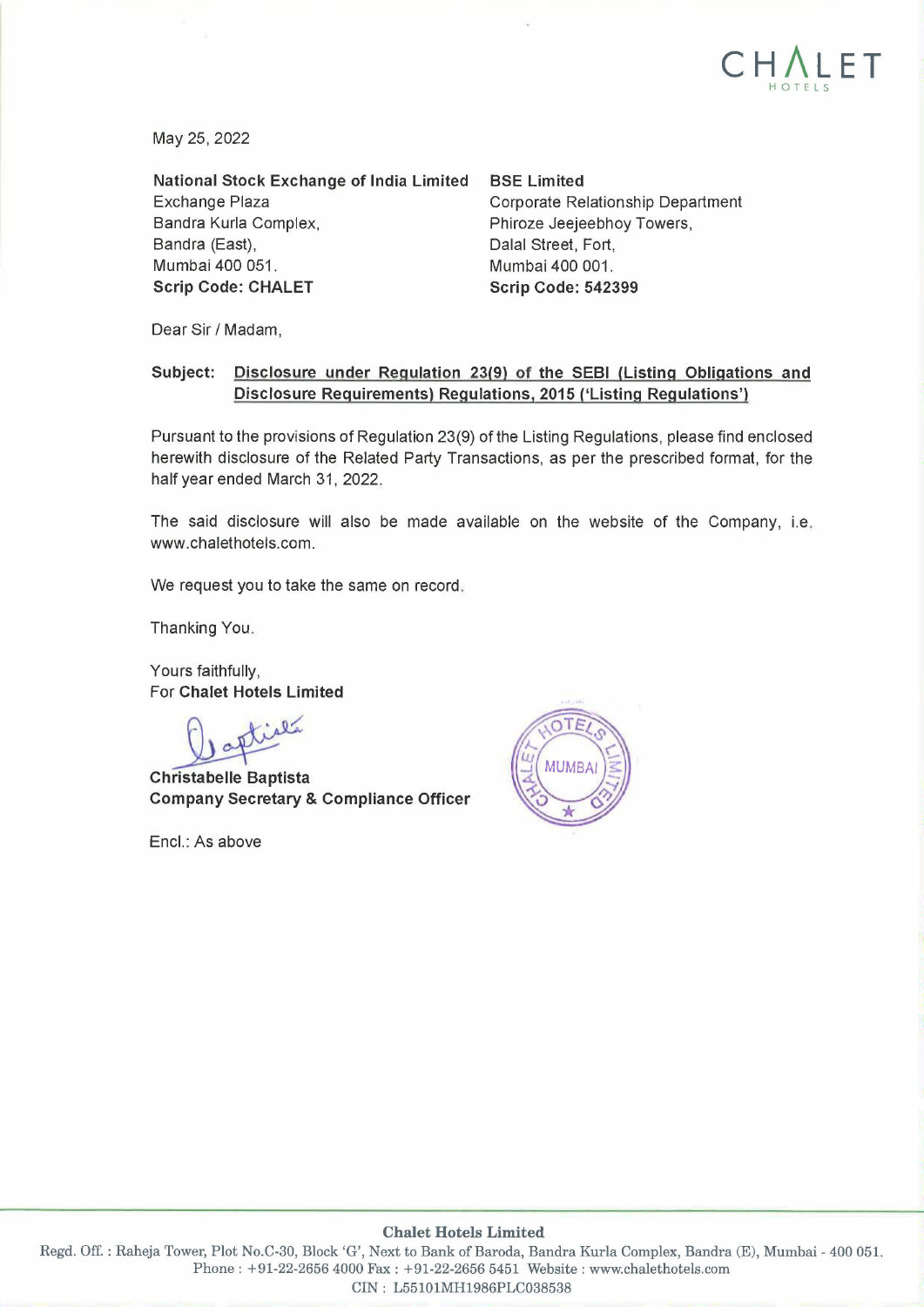|         |                                                                                      |     |                                                        |     |                                                                                     |                                                                                                                   |                                                                       |                                                    |                                                                                             |                    |                                                                                                                                 | reporting period writer such transaction was undertaken. |               |                                                                         |                      |               |                       |                                                                                                   |  |  |
|---------|--------------------------------------------------------------------------------------|-----|--------------------------------------------------------|-----|-------------------------------------------------------------------------------------|-------------------------------------------------------------------------------------------------------------------|-----------------------------------------------------------------------|----------------------------------------------------|---------------------------------------------------------------------------------------------|--------------------|---------------------------------------------------------------------------------------------------------------------------------|----------------------------------------------------------|---------------|-------------------------------------------------------------------------|----------------------|---------------|-----------------------|---------------------------------------------------------------------------------------------------|--|--|
|         | Details of the party (listed entity<br>/subsidiary) entering into the<br>transaction |     | Details of the counterparty                            |     |                                                                                     | Type of related                                                                                                   | Value of the<br>related party                                         | Value of<br>transaction                            | In case monies are due to<br>either party as a result of<br>the transaction (see Note<br>1) |                    | In case any financial indebtedness is<br>incurred to make or give loans,<br>inter-corporate deposits, advancesor<br>investments |                                                          |               | Details of the loans, inter-corporate deposits, advances or investments |                      |               |                       |                                                                                                   |  |  |
| Sr. No. | Name                                                                                 | PAN | Name                                                   | PAN | Relationship of the<br>counter party with the<br>listed entity or its<br>subsidiary | party transaction<br>(see Note 5)                                                                                 | transaction as<br>approved by the<br>audit committee<br>(see Note 6a) | during the<br>reporting<br>period (see<br>Note 6b) | Opening<br>balance                                                                          | Closing<br>balance | Nature of<br><b>ndebtedness</b><br>(loan/<br>issuance of<br>debt/any<br>other etc.)                                             | Cost (see<br>Note 7)                                     | <b>Tenure</b> | Nature (loan/<br>advance/inter<br>corporate<br>deposit/<br>investment   | Interest<br>Rate (%) | <b>Tenure</b> | Secured/<br>unsecured | Purpose for which the funds will be<br>utilised by the ultimate recipient of<br>funds (end-usage) |  |  |
| 1.      | <b>Chalet Hotels Limited</b>                                                         |     | <b>Belaire Hotels Private</b><br>Limited               |     | <b>Subsidiary Company</b>                                                           | Rendering of<br>services                                                                                          |                                                                       | 0.06                                               |                                                                                             |                    |                                                                                                                                 |                                                          |               |                                                                         |                      |               |                       |                                                                                                   |  |  |
| 2.      | Chalet Hotels Limited                                                                |     | <b>Belaire Hotels Private</b><br>Limited               |     | <b>Subsidiary Company</b>                                                           | Loans and advances<br>given                                                                                       |                                                                       | 161.20                                             |                                                                                             |                    |                                                                                                                                 |                                                          |               | Loan                                                                    | 0%                   | on<br>demand  | Repayable Unsecured   | <b>Business Purpose:</b><br><b>Servicing Debt</b><br>Working Capital and Capital Expenditure      |  |  |
| 3.      | <b>Chalet Hotels Limited</b>                                                         |     | <b>Belaire Hotels Private</b><br>Limited               |     | <b>Subsidiary Company</b>                                                           | Loans and advances<br>given that are<br>repaid                                                                    |                                                                       | 7.00                                               |                                                                                             |                    |                                                                                                                                 |                                                          |               |                                                                         |                      |               |                       |                                                                                                   |  |  |
| 4.      | <b>Chalet Hotels Limited</b>                                                         |     | <b>Belaire Hotels Private</b><br>Limited               |     | <b>Subsidiary Company</b>                                                           | Loans and advances<br>given                                                                                       |                                                                       |                                                    | 1210.00                                                                                     | 1364.20            |                                                                                                                                 |                                                          |               |                                                                         |                      |               |                       |                                                                                                   |  |  |
| 5.      | Chalet Hotels Limited                                                                |     | <b>Belaire Hotels Private</b><br>Limited               |     | <b>Subsidiary Company</b>                                                           | Investment in<br>equity shares                                                                                    |                                                                       |                                                    | 694.73                                                                                      | 694.73             |                                                                                                                                 |                                                          |               |                                                                         |                      |               |                       |                                                                                                   |  |  |
| 6.      | <b>Chalet Hotels Limited</b>                                                         |     | <b>Belaire Hotels Private</b><br>Limited               |     | <b>Subsidiary Company</b>                                                           | Investment in Fully<br>Compulsorily<br>Convertible<br>Debentures<br>(FCCDs)                                       |                                                                       |                                                    | 511.98                                                                                      | 511.98             |                                                                                                                                 |                                                          |               |                                                                         |                      |               |                       |                                                                                                   |  |  |
| 7.      | <b>Chalet Hotels Limited</b>                                                         |     | <b>Belaire Hotels Private</b><br>Limited               |     | Subsidiary Company                                                                  | Others - Expenses<br>paid on behalf of<br><b>Belaire Hotels</b><br>Private Limited by<br>Chalet Hotels<br>Limited |                                                                       | 1.51                                               |                                                                                             |                    |                                                                                                                                 |                                                          |               |                                                                         |                      |               |                       |                                                                                                   |  |  |
| 8.      | Chalet Hotels Limited                                                                |     | <b>Belaire Hotels Private</b><br>Limited               |     | <b>Subsidiary Company</b>                                                           | Others-<br>Reimbursement of<br>expenses                                                                           |                                                                       | 0.06                                               |                                                                                             |                    |                                                                                                                                 |                                                          |               |                                                                         |                      |               |                       |                                                                                                   |  |  |
| 9.      | <b>Chalet Hotels Limited</b>                                                         |     | <b>Belaire Hotels Private</b><br>Limited               |     | Subsidiary Company                                                                  | <b>Trade Payables</b>                                                                                             |                                                                       |                                                    |                                                                                             | 1.45               |                                                                                                                                 |                                                          |               |                                                                         |                      |               |                       |                                                                                                   |  |  |
| 10.     | Chalet Hotels Limited                                                                |     | Chalet Hotels & Properties<br>(Kerala) Private Limited |     | Subsidiary Company                                                                  | Rendering of<br>services                                                                                          |                                                                       | 0.05                                               |                                                                                             |                    |                                                                                                                                 |                                                          |               |                                                                         |                      |               |                       |                                                                                                   |  |  |
| 11.     | Chalet Hotels Limited                                                                |     | Chalet Hotels & Properties<br>(Kerala) Private Limited |     | <b>Subsidiary Company</b>                                                           | Loans and advances<br>given                                                                                       |                                                                       | 2.50                                               |                                                                                             | 2.50               |                                                                                                                                 |                                                          |               |                                                                         |                      |               |                       |                                                                                                   |  |  |
| 12.     | Chalet Hotels Limited                                                                |     | Chalet Hotels & Properties<br>(Kerala) Private Limited |     | Subsidiary Company                                                                  | Guarantee given                                                                                                   |                                                                       |                                                    | 50.00                                                                                       | 50.00              |                                                                                                                                 |                                                          |               |                                                                         |                      |               |                       |                                                                                                   |  |  |
| 13.     | Chalet Hotels Limited                                                                |     | Chalet Hotels & Properties<br>(Kerala) Private Limited |     | Subsidiary Company                                                                  | Investment in<br>equity shares                                                                                    |                                                                       |                                                    | 250.09                                                                                      | 250.09             |                                                                                                                                 |                                                          |               |                                                                         |                      |               |                       |                                                                                                   |  |  |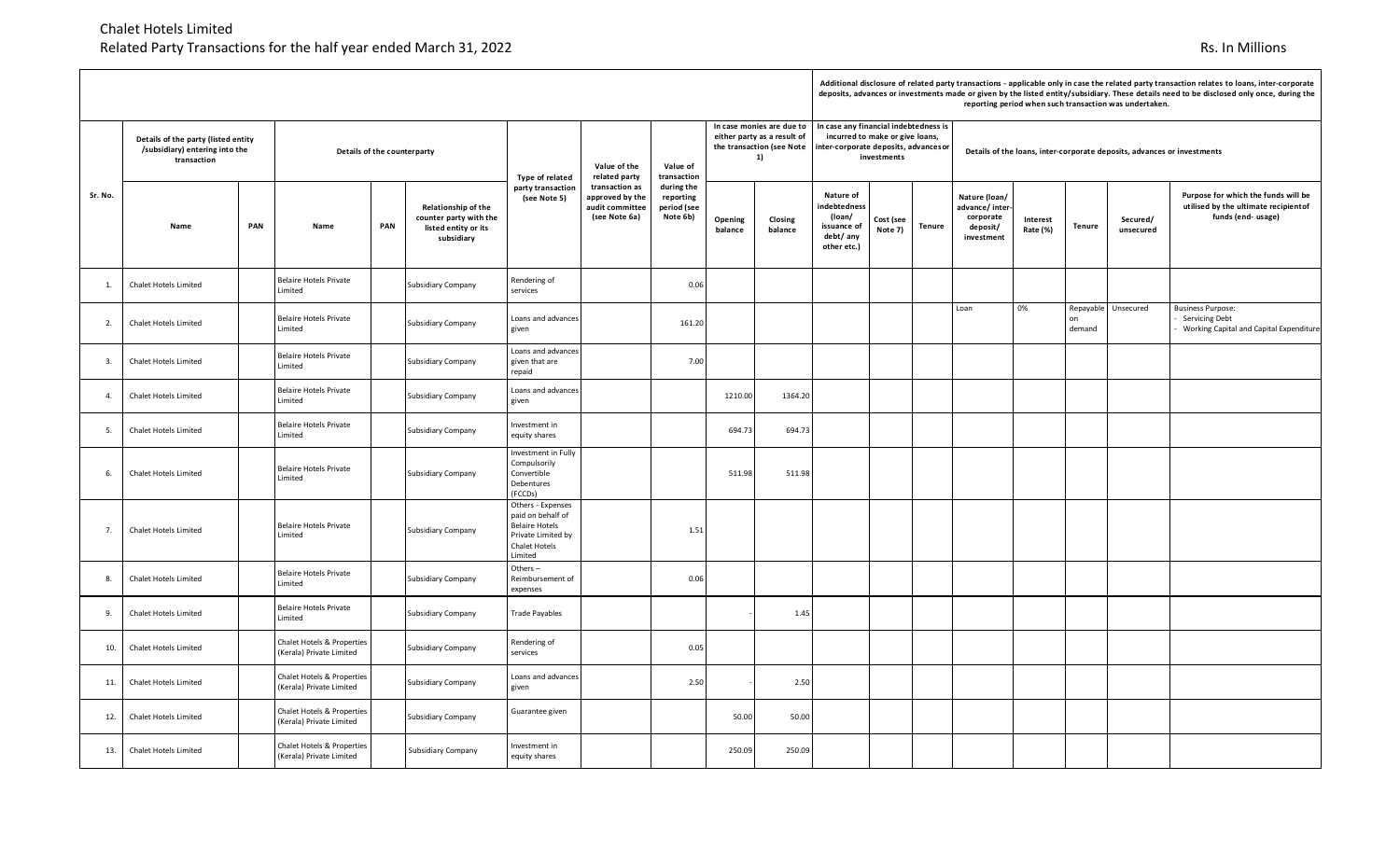|         |                                                                                      |     |                                                |     |                                                                                     |                                   |                                                                       |                                                    |                                                                                             |                    |                                                                                                                   | reporting period when such transaction was undertaken. |        |                                                                         |                      |        |                       |                                                                                                  |  |  |  |
|---------|--------------------------------------------------------------------------------------|-----|------------------------------------------------|-----|-------------------------------------------------------------------------------------|-----------------------------------|-----------------------------------------------------------------------|----------------------------------------------------|---------------------------------------------------------------------------------------------|--------------------|-------------------------------------------------------------------------------------------------------------------|--------------------------------------------------------|--------|-------------------------------------------------------------------------|----------------------|--------|-----------------------|--------------------------------------------------------------------------------------------------|--|--|--|
|         | Details of the party (listed entity<br>/subsidiary) entering into the<br>transaction |     | Details of the counterparty                    |     |                                                                                     | Type of related                   | Value of the<br>related party                                         | Value of<br>transaction                            | In case monies are due to<br>either party as a result of<br>the transaction (see Note<br>1) |                    | In case any financial indebtedness is<br>incurred to make or give loans,<br>inter-corporate deposits, advances or | investments                                            |        | Details of the loans, inter-corporate deposits, advances or investments |                      |        |                       |                                                                                                  |  |  |  |
| Sr. No. | Name                                                                                 | PAN | Name                                           | PAN | Relationship of the<br>counter party with the<br>listed entity or its<br>subsidiary | party transaction<br>(see Note 5) | transaction as<br>approved by the<br>audit committee<br>(see Note 6a) | during the<br>reporting<br>period (see<br>Note 6b) | Opening<br>balance                                                                          | Closing<br>balance | Nature of<br>indebtedness<br>(loan/<br>issuance of<br>debt/any<br>other etc.)                                     | Cost (see<br>Note 7)                                   | Tenure | Nature (loan/<br>advance/inter<br>corporate<br>deposit/<br>investment   | Interest<br>Rate (%) | Tenure | Secured/<br>unsecured | Purpose for which the funds will be<br>utilised by the ultimate recipientof<br>funds (end-usage) |  |  |  |
| 14.     | Chalet Hotels Limited                                                                |     | Seapearl Hotels Private<br>Limited             |     | <b>Subsidiary Company</b>                                                           | Investment in<br>equity shares    |                                                                       |                                                    | 58.21                                                                                       | 58.21              |                                                                                                                   |                                                        |        |                                                                         |                      |        |                       |                                                                                                  |  |  |  |
| 15.     | Chalet Hotels Limited                                                                |     | K Raheja Corp Private<br>Limited               |     | Promoter                                                                            | Sale of goods and<br>services     |                                                                       | 0.14                                               |                                                                                             |                    |                                                                                                                   |                                                        |        |                                                                         |                      |        |                       |                                                                                                  |  |  |  |
| 16.     | Chalet Hotels Limited                                                                |     | K Raheja Corp Private<br>Limited               |     | Promoter                                                                            | Rendering of<br>services          |                                                                       | 2.43                                               |                                                                                             |                    |                                                                                                                   |                                                        |        |                                                                         |                      |        |                       |                                                                                                  |  |  |  |
| 17.     | Chalet Hotels Limited                                                                |     | K Raheja Corp Private<br>Limited               |     | Promoter                                                                            | Preference Shares                 |                                                                       |                                                    | 787.50                                                                                      | 787.50             |                                                                                                                   |                                                        |        |                                                                         |                      |        |                       |                                                                                                  |  |  |  |
| 18.     | Chalet Hotels Limited                                                                |     | K Raheja Corp Private<br>Limited               |     | Promoter                                                                            | <b>Trade Receivables</b>          |                                                                       |                                                    | 0.44                                                                                        | 1.34               |                                                                                                                   |                                                        |        |                                                                         |                      |        |                       |                                                                                                  |  |  |  |
| 19.     | <b>Chalet Hotels Limited</b>                                                         |     | Genext Hardware And<br>Parks Private Limited   |     | Promoter                                                                            | Sale of goods and<br>services     |                                                                       | 0.01                                               |                                                                                             |                    |                                                                                                                   |                                                        |        |                                                                         |                      |        |                       |                                                                                                  |  |  |  |
| 20.     | Chalet Hotels Limited                                                                |     | K Raheja Pvt Ltd                               |     | Promoter                                                                            | Sale of goods and<br>services     |                                                                       | 0.02                                               |                                                                                             |                    |                                                                                                                   |                                                        |        |                                                                         |                      |        |                       |                                                                                                  |  |  |  |
| 21.     | Chalet Hotels Limited                                                                |     | K Raheja Pvt Ltd                               |     | Promoter                                                                            | <b>Trade Receivables</b>          |                                                                       |                                                    |                                                                                             | 0.02               |                                                                                                                   |                                                        |        |                                                                         |                      |        |                       |                                                                                                  |  |  |  |
| 22.     | <b>Chalet Hotels Limited</b>                                                         |     | vory Properties and Hotels<br>Private Limited  |     | Promoter                                                                            | Preference Shares                 |                                                                       |                                                    | 148.75                                                                                      | 148.75             |                                                                                                                   |                                                        |        |                                                                         |                      |        |                       |                                                                                                  |  |  |  |
| 23.     | Chalet Hotels Limited                                                                |     | K.Raheja Corporate<br>Services Private Limited |     | Other Related Party -<br>Member of K Raheja Corp<br>Group                           | Sale of goods and<br>services     |                                                                       | 1.91                                               |                                                                                             |                    |                                                                                                                   |                                                        |        |                                                                         |                      |        |                       |                                                                                                  |  |  |  |
| 24.     | Chalet Hotels Limited                                                                |     | K.Raheja Corporate<br>Services Private Limited |     | Other Related Party -<br>Member of K Raheja Corp<br>Group                           | Receiving of<br>services          |                                                                       | 27.55                                              |                                                                                             |                    |                                                                                                                   |                                                        |        |                                                                         |                      |        |                       |                                                                                                  |  |  |  |
| 25.     | Chalet Hotels Limited                                                                |     | K.Raheja Corporate<br>Services Private Limited |     | Other Related Party -<br>Member of K Raheja Corp<br>Group                           | <b>Trade Receivables</b>          |                                                                       |                                                    | 0.57                                                                                        | 0.96               |                                                                                                                   |                                                        |        |                                                                         |                      |        |                       |                                                                                                  |  |  |  |
| 26.     | Chalet Hotels Limited                                                                |     | C.Raheja Corporate<br>Services Private Limited |     | Other Related Party -<br>Member of K Raheja Corp<br>Group                           | <b>Trade Payables</b>             |                                                                       |                                                    | 0.78                                                                                        | 0.51               |                                                                                                                   |                                                        |        |                                                                         |                      |        |                       |                                                                                                  |  |  |  |
| 27.     | Chalet Hotels Limited                                                                |     | K.Raheja Corporate<br>Services Private Limited |     | Other Related Party -<br>Member of K Raheja Corp<br>Group                           | Deposits placed                   |                                                                       | 13.61                                              | 1.29                                                                                        | 14.90              |                                                                                                                   |                                                        |        |                                                                         |                      |        |                       |                                                                                                  |  |  |  |
| 28.     | Chalet Hotels Limited                                                                |     | Inorbit Malls (India) Private<br>Limited       |     | Entity in which a Director is<br>a Director                                         | Sale of goods and<br>services     |                                                                       | 0.08                                               |                                                                                             |                    |                                                                                                                   |                                                        |        |                                                                         |                      |        |                       |                                                                                                  |  |  |  |
| 29.     | Chalet Hotels Limited                                                                |     | Inorbit Malls (India) Private<br>Limited       |     | Entity in which a Director is<br>a Director                                         | Receiving of<br>services          |                                                                       | 0.18                                               |                                                                                             |                    |                                                                                                                   |                                                        |        |                                                                         |                      |        |                       |                                                                                                  |  |  |  |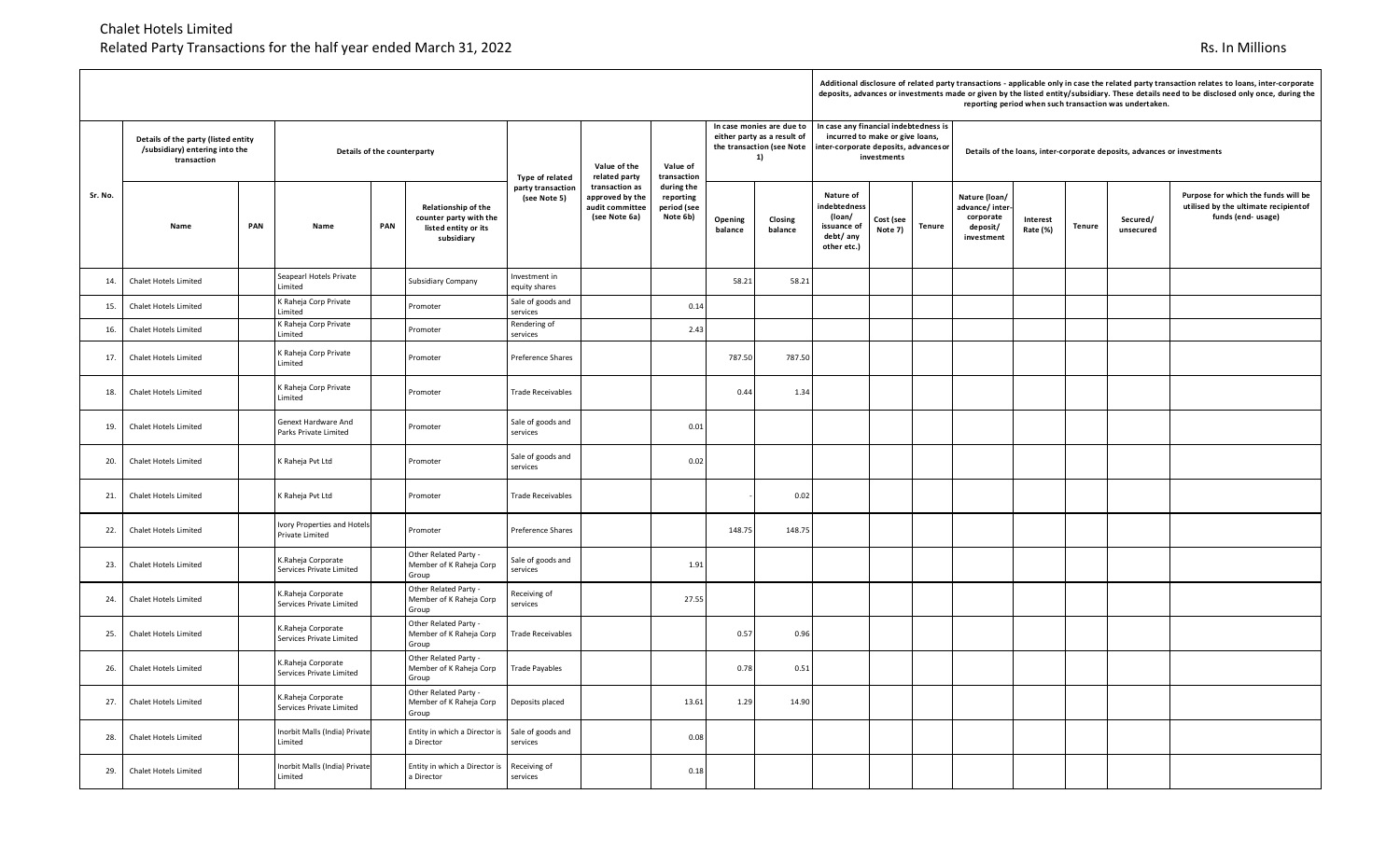|         |                                                                                      |     |                                          |     |                                                                                     |                                                                        |                                                                       |                                                                                             |                    |                                                                                                                                  |                                                                              | reporting period writer such transaction was undertaken. |                                                                         |                                                                        |                      |               |                       |                                                                                                   |  |  |
|---------|--------------------------------------------------------------------------------------|-----|------------------------------------------|-----|-------------------------------------------------------------------------------------|------------------------------------------------------------------------|-----------------------------------------------------------------------|---------------------------------------------------------------------------------------------|--------------------|----------------------------------------------------------------------------------------------------------------------------------|------------------------------------------------------------------------------|----------------------------------------------------------|-------------------------------------------------------------------------|------------------------------------------------------------------------|----------------------|---------------|-----------------------|---------------------------------------------------------------------------------------------------|--|--|
|         | Details of the party (listed entity<br>/subsidiary) entering into the<br>transaction |     | Details of the counterparty              |     | Type of related                                                                     | Value of the<br>related party                                          | Value of<br>transaction                                               | In case monies are due to<br>either party as a result of<br>the transaction (see Note<br>1) |                    | In case any financial indebtedness is<br>incurred to make or give loans,<br>inter-corporate deposits, advances or<br>investments |                                                                              |                                                          | Details of the loans, inter-corporate deposits, advances or investments |                                                                        |                      |               |                       |                                                                                                   |  |  |
| Sr. No. | Name                                                                                 | PAN | Name                                     | PAN | Relationship of the<br>counter party with the<br>listed entity or its<br>subsidiary | party transaction<br>(see Note 5)                                      | transaction as<br>approved by the<br>audit committee<br>(see Note 6a) | during the<br>reporting<br>period (see<br>Note 6b)                                          | Opening<br>balance | Closing<br>balance                                                                                                               | Nature of<br>ndebtedness<br>(loan/<br>issuance of<br>debt/any<br>other etc.) | Cost (see<br>Note 7)                                     | <b>Tenure</b>                                                           | Nature (loan/<br>advance/inter-<br>corporate<br>deposit/<br>investment | Interest<br>Rate (%) | <b>Tenure</b> | Secured/<br>unsecured | Purpose for which the funds will be<br>utilised by the ultimate recipient of<br>funds (end-usage) |  |  |
| 30.     | Chalet Hotels Limited                                                                |     | Inorbit Malls (India) Private<br>Limited |     | Entity in which a Director is<br>a Director                                         | <b>Trade Receivables</b>                                               |                                                                       |                                                                                             | 0.03               | 0.03                                                                                                                             |                                                                              |                                                          |                                                                         |                                                                        |                      |               |                       |                                                                                                   |  |  |
| 31.     | Chalet Hotels Limited                                                                |     | Inorbit Malls (India) Private<br>Limited |     | Entity in which a Director is<br>a Director                                         | <b>Trade Payables</b>                                                  |                                                                       |                                                                                             | 3.23               | 0.06                                                                                                                             |                                                                              |                                                          |                                                                         |                                                                        |                      |               |                       |                                                                                                   |  |  |
| 32.     | <b>Chalet Hotels Limited</b>                                                         |     | Mindspace Business Parks<br>Pvt. Ltd.    |     | Other Related Party -<br>Member of K. Raheja Corp<br>Group                          | Sale of goods and<br>services                                          |                                                                       | 0.07                                                                                        |                    |                                                                                                                                  |                                                                              |                                                          |                                                                         |                                                                        |                      |               |                       |                                                                                                   |  |  |
| 33.     | Chalet Hotels Limited                                                                |     | Mindspace Business Parks<br>Pvt. Ltd.    |     | Other Related Party -<br>Member of K. Raheja Corp<br>Group                          | Deposits placed<br>(Option Deposit<br>towards purchase<br>of property) |                                                                       |                                                                                             | 50.00              | 50.00                                                                                                                            |                                                                              |                                                          |                                                                         |                                                                        |                      |               |                       |                                                                                                   |  |  |
| 34.     | Chalet Hotels Limited                                                                |     | Gigaplex Estate Private<br>Limited       |     | Other Related Party -<br>Member of K. Raheja Corp<br>Group                          | Sale of goods and<br>services                                          |                                                                       | 0.03                                                                                        |                    |                                                                                                                                  |                                                                              |                                                          |                                                                         |                                                                        |                      |               |                       |                                                                                                   |  |  |
| 35.     | Chalet Hotels Limited                                                                |     | Pact Real Estate Private<br>Limited      |     | Entity with control / joint<br>control                                              | Sale of goods and<br>services                                          |                                                                       | 0.004                                                                                       |                    |                                                                                                                                  |                                                                              |                                                          |                                                                         |                                                                        |                      |               |                       |                                                                                                   |  |  |
| 36.     | Chalet Hotels Limited                                                                |     | Pact Real Estate Private<br>Limited      |     | Entity with control / joint<br>control                                              | <b>Trade Receivables</b>                                               |                                                                       |                                                                                             |                    | 0.004                                                                                                                            |                                                                              |                                                          |                                                                         |                                                                        |                      |               |                       |                                                                                                   |  |  |
| 37.     | Chalet Hotels Limited                                                                |     | Sundew Properties Limited                |     | Entity in which a Director is<br>a Director                                         | Sale of goods and<br>services                                          |                                                                       | 0.02                                                                                        |                    |                                                                                                                                  |                                                                              |                                                          |                                                                         |                                                                        |                      |               |                       |                                                                                                   |  |  |
| 38.     | Chalet Hotels Limited                                                                |     | <b>Sundew Properties Limited</b>         |     | Entity in which a Director is<br>a Director                                         | Receiving of<br>services                                               |                                                                       | 43.77                                                                                       |                    |                                                                                                                                  |                                                                              |                                                          |                                                                         |                                                                        |                      |               |                       |                                                                                                   |  |  |
| 39.     | Chalet Hotels Limited                                                                |     | <b>Sundew Properties Limited</b>         |     | Entity in which a Director is<br>a Director                                         | Deposits placed                                                        |                                                                       |                                                                                             | 44.33              | 44.33                                                                                                                            |                                                                              |                                                          |                                                                         |                                                                        |                      |               |                       |                                                                                                   |  |  |
| 40.     | Chalet Hotels Limited                                                                |     | Shoppers Stop Limited                    |     | Entity in which a Director is<br>a Director                                         | Rendering of<br>services                                               |                                                                       | 0.07                                                                                        |                    |                                                                                                                                  |                                                                              |                                                          |                                                                         |                                                                        |                      |               |                       |                                                                                                   |  |  |
| 41.     | Chalet Hotels Limited                                                                |     | Shoppers Stop Limited                    |     | Entity in which a Director is<br>a Director                                         | <b>Trade Receivables</b>                                               |                                                                       |                                                                                             | 2.34               | 1.95                                                                                                                             |                                                                              |                                                          |                                                                         |                                                                        |                      |               |                       |                                                                                                   |  |  |
| 42.     | Chalet Hotels Limited                                                                |     | Shoppers Stop Limited                    |     | Entity in which a Director is<br>a Director                                         | Loans and advances<br>given (Business<br>Advances paid)                |                                                                       | 0.03                                                                                        |                    | 0.03                                                                                                                             |                                                                              |                                                          |                                                                         |                                                                        |                      |               |                       |                                                                                                   |  |  |
| 43.     | Chalet Hotels Limited                                                                |     | K Raheja IT Park<br>(Hyderabad) Ltd      |     | Entity in which a Director is<br>a Director                                         | Sale of goods and<br>services                                          |                                                                       | 0.01                                                                                        |                    |                                                                                                                                  |                                                                              |                                                          |                                                                         |                                                                        |                      |               |                       |                                                                                                   |  |  |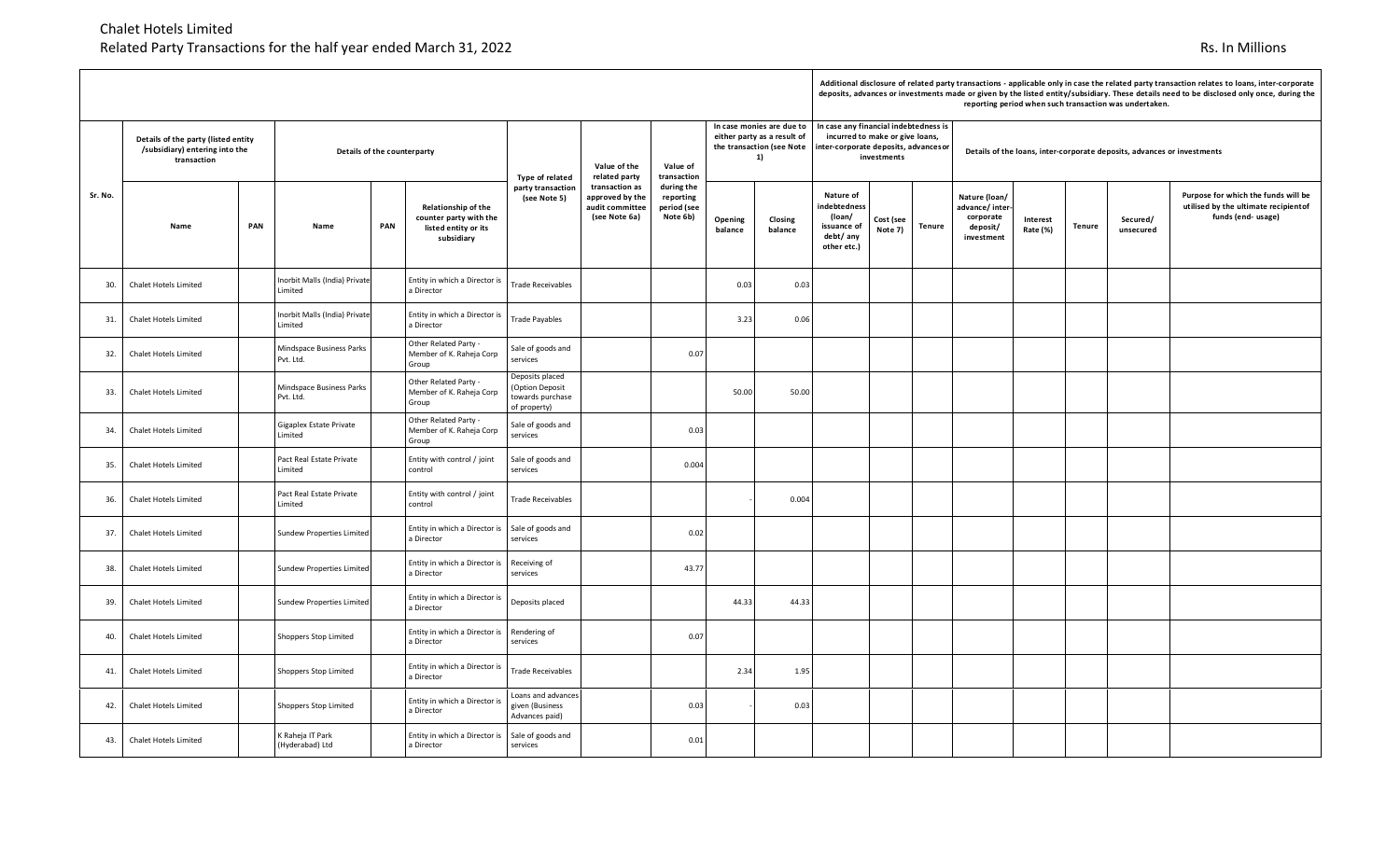|         |                                                                                      |                                                |     |                                                                                     |                                   |                                                                       |                                                    |                                                                                             |                    |                                                                              | reporting period when such transaction was undertaken.                                                                          |                                                                         |                      |               |                       |                                                                                                   |  |  |  |
|---------|--------------------------------------------------------------------------------------|------------------------------------------------|-----|-------------------------------------------------------------------------------------|-----------------------------------|-----------------------------------------------------------------------|----------------------------------------------------|---------------------------------------------------------------------------------------------|--------------------|------------------------------------------------------------------------------|---------------------------------------------------------------------------------------------------------------------------------|-------------------------------------------------------------------------|----------------------|---------------|-----------------------|---------------------------------------------------------------------------------------------------|--|--|--|
|         | Details of the party (listed entity<br>/subsidiary) entering into the<br>transaction | Details of the counterparty                    |     |                                                                                     | Type of related                   | Value of the<br>related party                                         | Value of<br>transaction                            | In case monies are due to<br>either party as a result of<br>the transaction (see Note<br>1) |                    |                                                                              | In case any financial indebtedness is<br>incurred to make or give loans,<br>inter-corporate deposits, advancesor<br>investments | Details of the loans, inter-corporate deposits, advances or investments |                      |               |                       |                                                                                                   |  |  |  |
| Sr. No. | PAN<br>Name                                                                          | Name                                           | PAN | Relationship of the<br>counter party with the<br>listed entity or its<br>subsidiary | party transaction<br>(see Note 5) | transaction as<br>approved by the<br>audit committee<br>(see Note 6a) | during the<br>reporting<br>period (see<br>Note 6b) | Opening<br>balance                                                                          | Closing<br>balance | Nature of<br>ndebtedness<br>(loan/<br>issuance of<br>debt/any<br>other etc.) | Cost (see<br><b>Tenure</b><br>Note 7)                                                                                           | Nature (loan/<br>advance/inter<br>corporate<br>deposit/<br>investment   | Interest<br>Rate (%) | <b>Tenure</b> | Secured/<br>unsecured | Purpose for which the funds will be<br>utilised by the ultimate recipient of<br>funds (end-usage) |  |  |  |
| 44.     | Chalet Hotels Limited                                                                | K Raheja IT Park<br>(Hyderabad) Ltd            |     | Entity in which a Director is<br>a Director                                         | <b>Trade Receivables</b>          |                                                                       |                                                    |                                                                                             | 0.01               |                                                                              |                                                                                                                                 |                                                                         |                      |               |                       |                                                                                                   |  |  |  |
| 45.     | Chalet Hotels Limited                                                                | KRC Infrastructure and<br>Projects Private Ltd |     | Other Related Party -<br>Member of K. Raheja Corp<br>Group                          | Sale of goods and<br>services     |                                                                       | 0.03                                               |                                                                                             |                    |                                                                              |                                                                                                                                 |                                                                         |                      |               |                       |                                                                                                   |  |  |  |
| 46.     | Chalet Hotels Limited                                                                | KRC Infrastructure and<br>Projects Private Ltd |     | Other Related Party -<br>Member of K. Raheja Corp<br>Group                          | <b>Trade Receivables</b>          |                                                                       |                                                    |                                                                                             | 0.03               |                                                                              |                                                                                                                                 |                                                                         |                      |               |                       |                                                                                                   |  |  |  |
| 47.     | Chalet Hotels Limited                                                                | K Raheja Corp Investment<br>Managers LLP       |     | Entity in which a Director is<br>a Designated Partner                               | Sale of goods and<br>services     |                                                                       | 0.05                                               |                                                                                             |                    |                                                                              |                                                                                                                                 |                                                                         |                      |               |                       |                                                                                                   |  |  |  |
| 48.     | Chalet Hotels Limited                                                                | K Raheja Corp Investment<br>Managers LLP       |     | Entity in which a Director is<br>a Designated Partner                               | <b>Trade Receivables</b>          |                                                                       |                                                    |                                                                                             | 0.05               |                                                                              |                                                                                                                                 |                                                                         |                      |               |                       |                                                                                                   |  |  |  |
| 49.     | Chalet Hotels Limited                                                                | Paradigm Logistics &<br>Distribution Pvt. Ltd. |     | Entity with control / joint<br>control                                              | Sale of goods and<br>services     |                                                                       | 0.01                                               |                                                                                             |                    |                                                                              |                                                                                                                                 |                                                                         |                      |               |                       |                                                                                                   |  |  |  |
| 50.     | Chalet Hotels Limited                                                                | Sycamore Properties Pvt.<br>Ltd.               |     | Entity in which a Director is<br>a Member                                           | Sale of goods and<br>services     |                                                                       | 0.02                                               |                                                                                             |                    |                                                                              |                                                                                                                                 |                                                                         |                      |               |                       |                                                                                                   |  |  |  |
| 51.     | Chalet Hotels Limited                                                                | <b>Trion Properties Private</b><br>Limited     |     | Entity in which a Director is<br>a Director                                         | Sale of goods and<br>services     |                                                                       | 0.02                                               |                                                                                             |                    |                                                                              |                                                                                                                                 |                                                                         |                      |               |                       |                                                                                                   |  |  |  |
| 52.     | <b>Chalet Hotels Limited</b>                                                         | <b>Trion Properties Private</b><br>Limited     |     | Entity in which a Director is<br>a Director                                         | <b>Trade Receivables</b>          |                                                                       |                                                    | 0.01                                                                                        | 0.02               |                                                                              |                                                                                                                                 |                                                                         |                      |               |                       |                                                                                                   |  |  |  |
| 53.     | Chalet Hotels Limited                                                                | Ravi C. Raheja                                 |     | Promoter and<br>Non-Executive Director                                              | Preference Shares                 |                                                                       |                                                    | 406.88                                                                                      | 406.88             |                                                                              |                                                                                                                                 |                                                                         |                      |               |                       |                                                                                                   |  |  |  |
| 54.     | <b>Chalet Hotels Limited</b>                                                         | Ravi C. Raheja                                 |     | Promoter and<br>Non-Executive Director                                              | <b>Sitting Fees</b>               |                                                                       | 0.38                                               |                                                                                             |                    |                                                                              |                                                                                                                                 |                                                                         |                      |               |                       |                                                                                                   |  |  |  |
| 55.     | Chalet Hotels Limited                                                                | Neel C. Raheja                                 |     | Promoter and<br>Non-Executive Director                                              | <b>Sitting Fees</b>               |                                                                       |                                                    | 406.88                                                                                      | 406.88             |                                                                              |                                                                                                                                 |                                                                         |                      |               |                       |                                                                                                   |  |  |  |
| 56.     | Chalet Hotels Limited                                                                | Neel C. Raheja                                 |     | Promoter and<br>Non-Executive Director                                              | <b>Sitting Fees</b>               |                                                                       | 0.25                                               |                                                                                             |                    |                                                                              |                                                                                                                                 |                                                                         |                      |               |                       |                                                                                                   |  |  |  |
| 57.     | Chalet Hotels Limited                                                                | Hetal Gandhi                                   |     | Independent Director                                                                | <b>Sitting Fees</b>               |                                                                       | 0.35                                               |                                                                                             |                    |                                                                              |                                                                                                                                 |                                                                         |                      |               |                       |                                                                                                   |  |  |  |
| 58.     | Chalet Hotels Limited                                                                | Joseph Conrad D'Souza                          |     | Independent Director                                                                | <b>Sitting Fees</b>               |                                                                       | 0.38                                               |                                                                                             |                    |                                                                              |                                                                                                                                 |                                                                         |                      |               |                       |                                                                                                   |  |  |  |